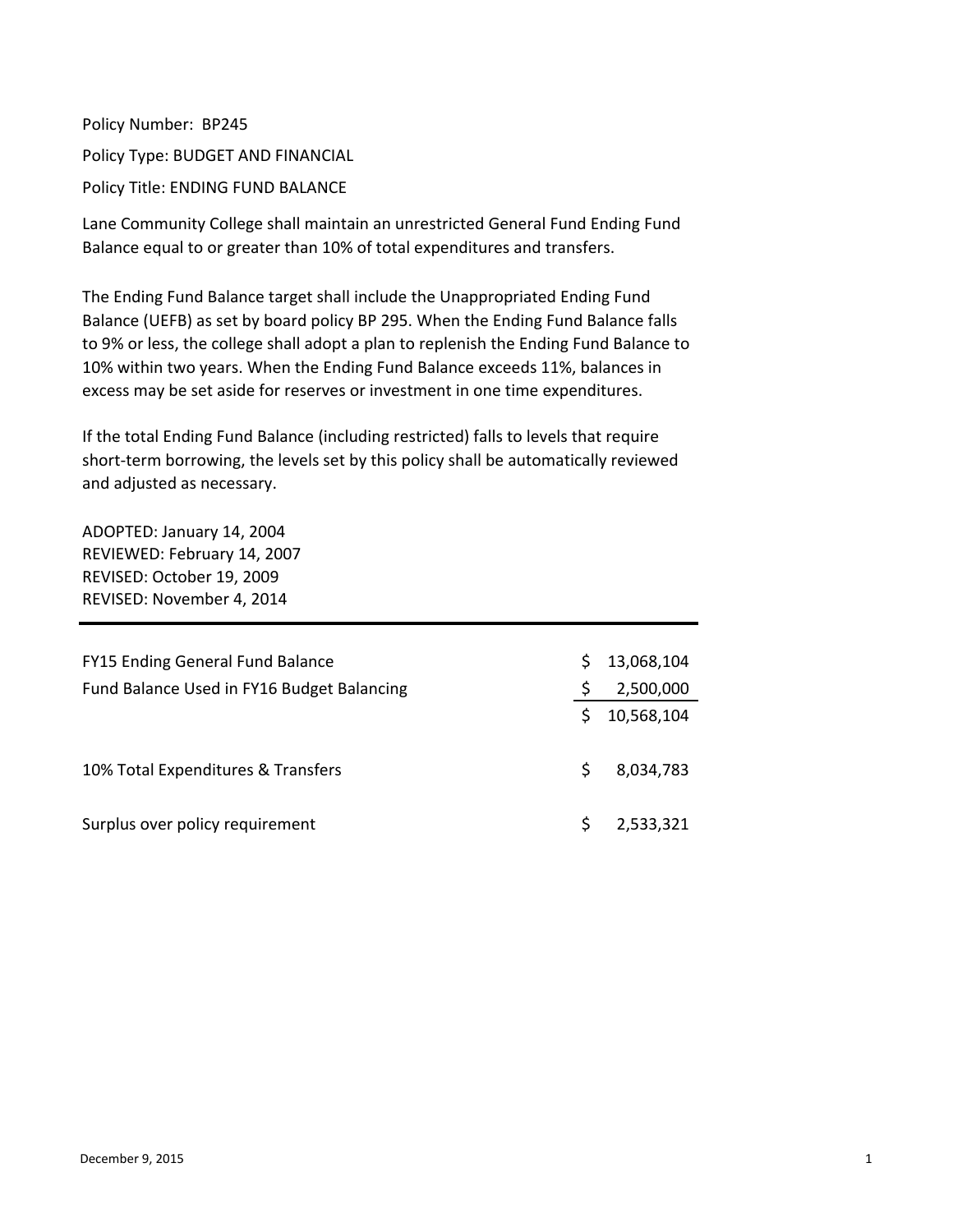## **FY2015‐FY2016 Projection Estimate**

November 3, 2015

|                                   |                               |                        | 11.3.15 Estimate       |                                             |
|-----------------------------------|-------------------------------|------------------------|------------------------|---------------------------------------------|
|                                   | FY2014 Actual<br>Funds I & IX | FY2015<br>Funds I & IX | FY2016<br>Funds I & IX | <b>Comments</b>                             |
| <b>REVENUE</b>                    |                               |                        |                        |                                             |
| Intergovernmental                 |                               |                        |                        |                                             |
| <b>State Funding</b>              | 30,363,341                    | 31,212,953             | 31,074,000             | CCWD funding worksheet Oct. 2015            |
| <b>Property Taxes</b>             | 16,513,061                    | 17,527,816             | 18,228,900             | 4% increase over FY15                       |
|                                   | 46,876,402                    | 48,740,769             | 49,302,900             |                                             |
| <b>Tuition &amp; Fees</b>         |                               |                        |                        |                                             |
| Tuition                           | 31,818,863                    | 27,904,467             | 23,914,200             | 12% credit decrease (enrollment YTD)        |
| <b>Student Fees</b>               | 6,951,964                     | 6,336,748              | 5,787,300              |                                             |
| Non-Mandatory Fees                | 645,396                       | 704,549                | 642,400                |                                             |
| Other Fees & Charges              | 1,437,936                     | 1,398,056              | 1,325,400              |                                             |
| Provision for Bad Debt Adjustment |                               |                        | (844, 600)             | Accounting change                           |
|                                   | 40,854,159                    | 36,343,820             | 30,824,700             |                                             |
| <b>Other Revenue Sources</b>      |                               |                        |                        |                                             |
| <b>Administrative Recovery</b>    | 571,060                       | 1,293,697              | 1,870,000              | Standard schedule                           |
| <b>Gifts &amp; Donations</b>      | 900,293                       | 1,203,587              | 1,203,000              |                                             |
| Grants & Contracts                | 30,395                        | 161,608                | 33,200                 |                                             |
| Interest Income                   | 158,599                       | 172,479                | 119,000                |                                             |
| <b>Other Revenue</b>              | 2,831,276                     | 2,676,955              | 2,116,100              |                                             |
| Sale of Goods & Services          | 2,298,760                     | 2,618,598              | 2,776,100              |                                             |
|                                   | 6,790,383                     | 8,126,924              | 8,117,400              |                                             |
| <b>Operating Transfers In</b>     |                               |                        |                        |                                             |
| Transfers In                      | 1,939,831                     | 1,619,037              | 1,625,500              |                                             |
|                                   | 1,939,831                     | 1,619,037              | 1,625,500              |                                             |
|                                   | 96,460,775                    | 94,830,550             | 89,870,500             |                                             |
| <b>EXPENDITURES</b>               |                               |                        |                        |                                             |
| Personnel                         |                               |                        |                        |                                             |
| Personnel - Contracted            | 37,152,937                    | 36,956,018             | 35,842,900             | Current position list and vacancy fill plan |
| Personnel - P/T                   | 16,042,095                    | 12,580,322             | 13,030,500             |                                             |
| OPE                               | 27,649,885                    | 26,823,684             | 27,891,100             |                                             |
|                                   | 80,844,917                    | 76,360,024             | 76,764,500             |                                             |
| <b>Other Expenditures</b>         |                               |                        |                        |                                             |
| <b>Materials &amp; Services</b>   | 13,902,034                    | 12,007,199             | 12,659,200             | One time bad debt allowance adjustment FY15 |
| Capital Outlay                    | 320,209                       | 304,293                | 973,700                | Capital outlay funding reinstated FY16      |
| Goods for Resale                  | 994,158                       | 773,116                | 697,100                |                                             |
|                                   | 15,216,401                    | 13,084,608             | 14,330,000             |                                             |
| <b>Operating Transfers Out</b>    |                               |                        |                        |                                             |
| Transfers Out                     | 3,596,726                     | 2,873,465              | 3,009,000              |                                             |
| Transfers Out - Fin. Aid.         | 137,665                       | 187,397                |                        |                                             |
|                                   | 3,734,391                     | 3,060,862              | 3,009,000              |                                             |
|                                   | 99,795,709                    | 92,505,494             | 94,103,500             |                                             |
| Revenue Over/Under Expenditures   |                               |                        |                        |                                             |
| (Change in Fund Balance)          | (3,334,934)                   | 2,325,056              | (4, 233, 000)          |                                             |

Planned Ending Fund Balance Used **2,500,000 2,500,000** Projected Budget Gap  **(1,733,000)**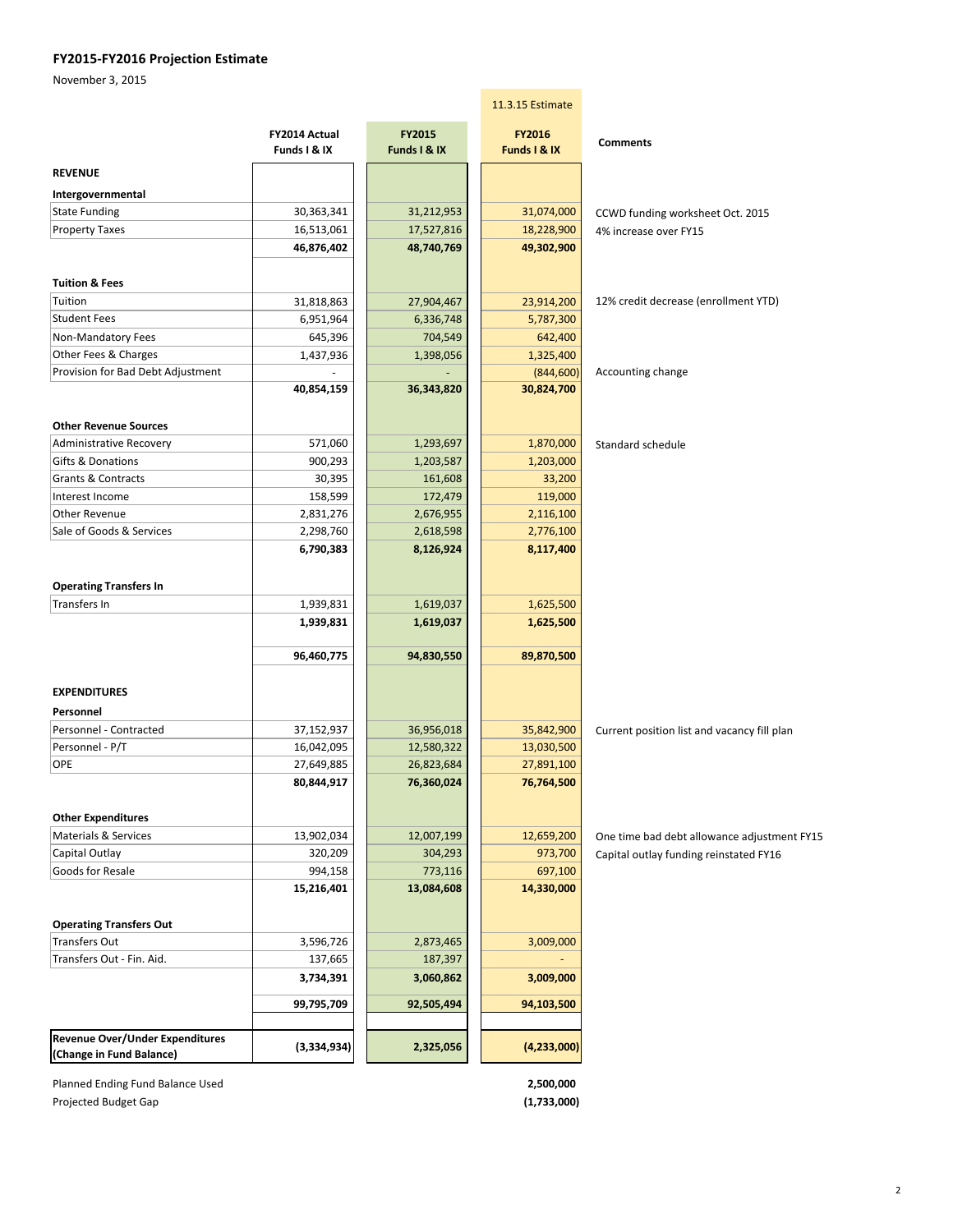## **One‐Time Reserve and Expenditure Options**

December 9, 2015

#### **Option**

## **1. Stabilization Reserve Fund Up to \$2,500,000**

Per Board Policy BP290, "the board may require the president to establish a separate reserve fund for the purpose of providing short-term stabilization in anticipation of possible shortfalls in revenue".

Due to the additional enrollment decline in the current year over the 7% budgeted, and the \$3.6M reduction in state funding to Lane in FY17, the Board could consider re-establishing this reserve, which was last established during the enrollment surge and depleted in the subsequent enrollment decline.

## **2. Student Success/ Strategic Enrollment Management**

The Strategic Enrollment Management (SEM) plan approved by the Board in June 2015 included twelve strategies in support of the three SEM goals of increased new student enrollment, increased retention rate, and increased credential attainment.

The planning team identified known resources needed to support strategies and also noted that additional resources would likely be needed as goal teams moved into further development and implementation.

The following three resources would be of great use to the SEM team in supporting *student retention* , as this is the largest factor in our enrollment decline. These resources could be implemented within the current fiscal year:

#### **a. Implementation of an online pre‐orientation system \$60,000**

Implementation of an online pre‐orientation system. This will provide a robust, Lane‐ branded educational experience for all new‐to‐Lane students. Topics will include an introduction to high-impact practices that support student engagement and retention such as academic advising, placement test preparation and financial literacy. The idea is to take a flipped classroom approach to orientation, with the content presented in the online preorientation and a focus on high‐touch relational aspects for in‐person orientation and advising. The one‐time expenditure will go toward purchase and development. The annual license fee moving forward is approximately \$3,000.

#### **b. Programmer/report writer to develop SEM data elements and key performance indicators \$40,000**

A one‐time investment in developing SEM‐related reports and analytics provide SEM leads critical information regarding specific recruitment and retention issues and opportunities, and ongoing self-service access to SEM goal indicators. In particular, the team can use advanced reporting tools to better understand student stop out data.

**Reserve/ Expenditure Amount**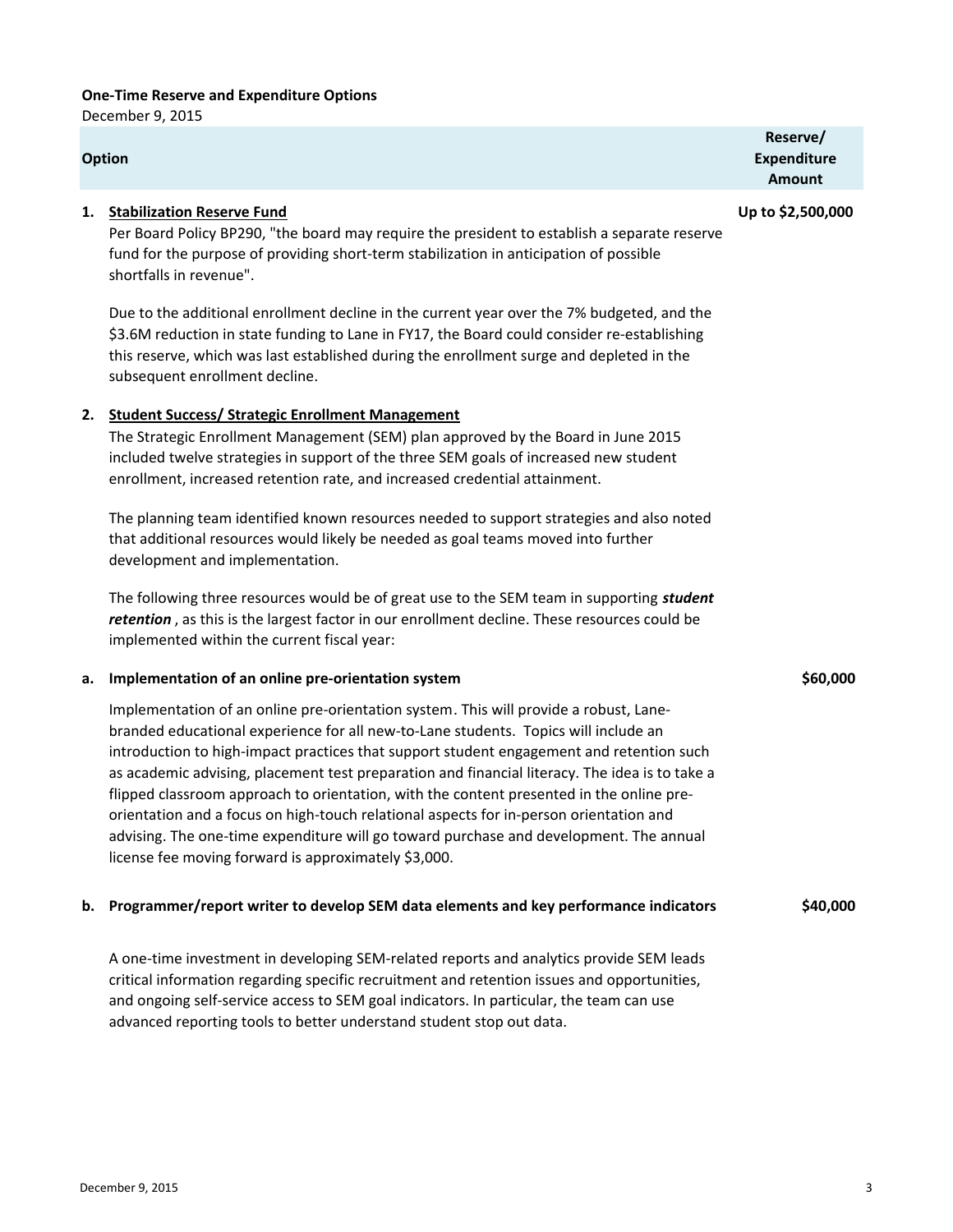# **One‐Time Reserve and Expenditure Options**

December 9, 2015

|    | <b>Option</b>                                                                                                                                                                                                                                                                                                                                                                                                                                                                                                                     | Reserve/<br><b>Expenditure</b><br>Amount |
|----|-----------------------------------------------------------------------------------------------------------------------------------------------------------------------------------------------------------------------------------------------------------------------------------------------------------------------------------------------------------------------------------------------------------------------------------------------------------------------------------------------------------------------------------|------------------------------------------|
| c. | Deployment of a Retention Support Team<br>A temporary, part-time support team could be brought in through fall term 2016 to provide<br>high-touch outreach and service to students who are at risk of stopping out. Examples<br>include ensuring full staffing of the student services information desk and phone lines,<br>calling students who haven't registered in a timely way for the following term, providing<br>support and resources for students who have holds on their account or other barriers to<br>registration. | \$60,000                                 |
| З. | <b>Deferred Maintenance</b>                                                                                                                                                                                                                                                                                                                                                                                                                                                                                                       | Up to \$1,000,000                        |
|    | Although several important deferred maintenance projects were accomplished as part of the<br>2008 Bond, there remains approximately \$19M in projects on the deferred maintenance list<br>to include roofing, infrastructure and electrical upgrades, and safety projects.                                                                                                                                                                                                                                                        |                                          |
| 4. | <b>Other Options</b>                                                                                                                                                                                                                                                                                                                                                                                                                                                                                                              | Up to \$2,500,000                        |